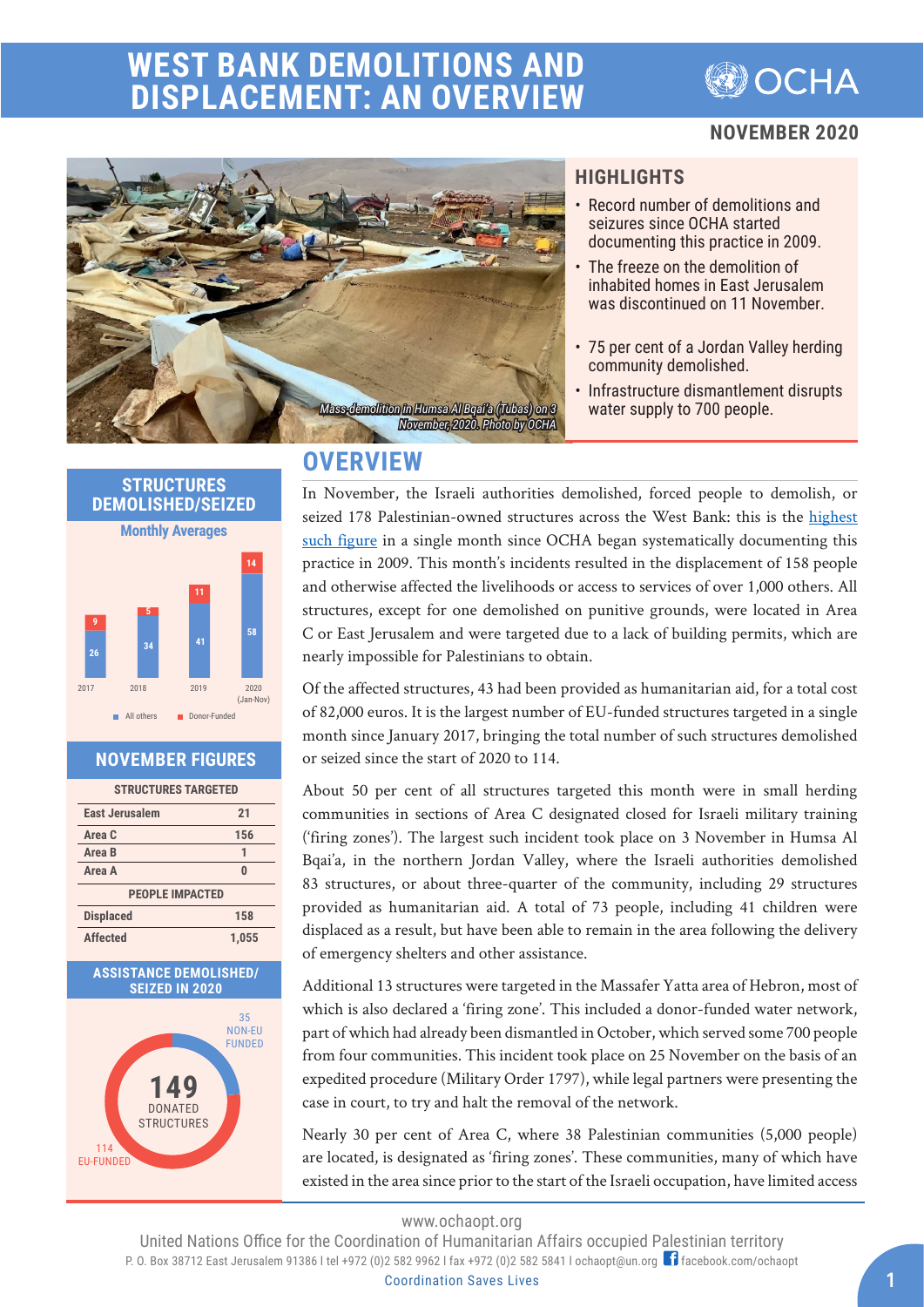to basic services and are at heightened risk of forcible transfer. At least ten unauthorized Israeli settlement outposts are also located either partially or completely in 'firing zones'.

At least nine of the structures targeted in November were dismantled and seized without prior notice. The percentage of structures seized without prior notice out of all structures targeted (demolished and seized) has been [on the rise in](https://www.ochaopt.org/content/peak-demolitions-and-confiscations-amidst-increasing-denial-right-justice#ftn18)  [recent years](https://www.ochaopt.org/content/peak-demolitions-and-confiscations-amidst-increasing-denial-right-justice#ftn18) reaching almost 30 per cent in 2020. Another 13 structures (including the water network) were demolished on the basis of Military Order 1797, which provides affected people with a shortened prior notice, of 96 hours, to try and prevent the demolition.

Also this month, the Israeli High Court of Justice (HCJ) extended until 15 July 2021 the deadline given to the Israeli authorities to respond to a petition filed by an Israeli settler organization, demanding the demolition of the Khan al Ahmar Bedouin community. Although technically possible, legal partners estimate that a mass demolition is not likely before that date. Khan al Ahmar is one of 18 communities to the east of Jerusalem, located within or next to an area planned for a major settlement project (E1), which face the risk of forcible transfer.

The freeze on the demolition of inhabited homes in East Jerusalem, announced on 1 October in the context of the ongoing pandemic, was discontinued on 11 November, when the Israeli authorities demolished a home in Sur Bahir, displacing a family of five. Overall, 21 structures were demolished in East Jerusalem this month, including six by the owners, following the issuance of demolition orders.

In 2020, 47 per cent of the 166 structures demolished in East Jerusalem were demolished by their owners to reduce the fines and expenses imposed by the municipality, up from an average of 23 per cent between 2016 and 2019. This rise is attributed to the increased pressure exerted by the Jerusalem Municipality, which has been empowered by [new Israeli](https://www.ochaopt.org/content/peak-demolitions-and-confiscations-amidst-increasing-denial-right-justice#ftn18)  [legislation](https://www.ochaopt.org/content/peak-demolitions-and-confiscations-amidst-increasing-denial-right-justice#ftn18) [passed in recent years.](https://www.ochaopt.org/content/peak-demolitions-and-confiscations-amidst-increasing-denial-right-justice#ftn18) On 11 November, however, the Ministry of Justice announced a temporary freeze of that legislation.

On 2 November, the Israeli authorities punitively demolished a Palestinian home in Area B of Rujeib village (Nablus), belonging to a Palestinian being prosecuted for the killing of an Israeli man in August 2020. A family of eight, including four children, was displaced as a result.

|                | <b>Structures</b> |     | People displaced* |       | People Affected** |
|----------------|-------------------|-----|-------------------|-------|-------------------|
|                | demolished        | All | <b>Children</b>   | All   | Children          |
| East Jerusalem |                   | 30  | 10                | 57    | 29                |
| Area C         | 156               | 120 | 65                | 998   | 451               |
| Area B         |                   |     | 4                 |       |                   |
| <b>TOTAL</b>   | 178               | 158 |                   | 1,055 | 480               |

### **WEST BANK DEMOLITIONS / SEIZURES / SEALINGS**

*\* Includes all people who had a structure used as their habitual place of residence demolished.*

*\*\* Includes all people who had any of their property, other than their residence, demolished. Displaced and affected are mutually exclusive categories, i.e. people counted under the former are not included in the latter.*

#### **MONTHLY AVARAGES OF STRUCTURES TARGETED AND PEOPLE DISPLACED**



### **TOTAL STRUCTURES TARGETED AND PEOPLE DISPLACED**